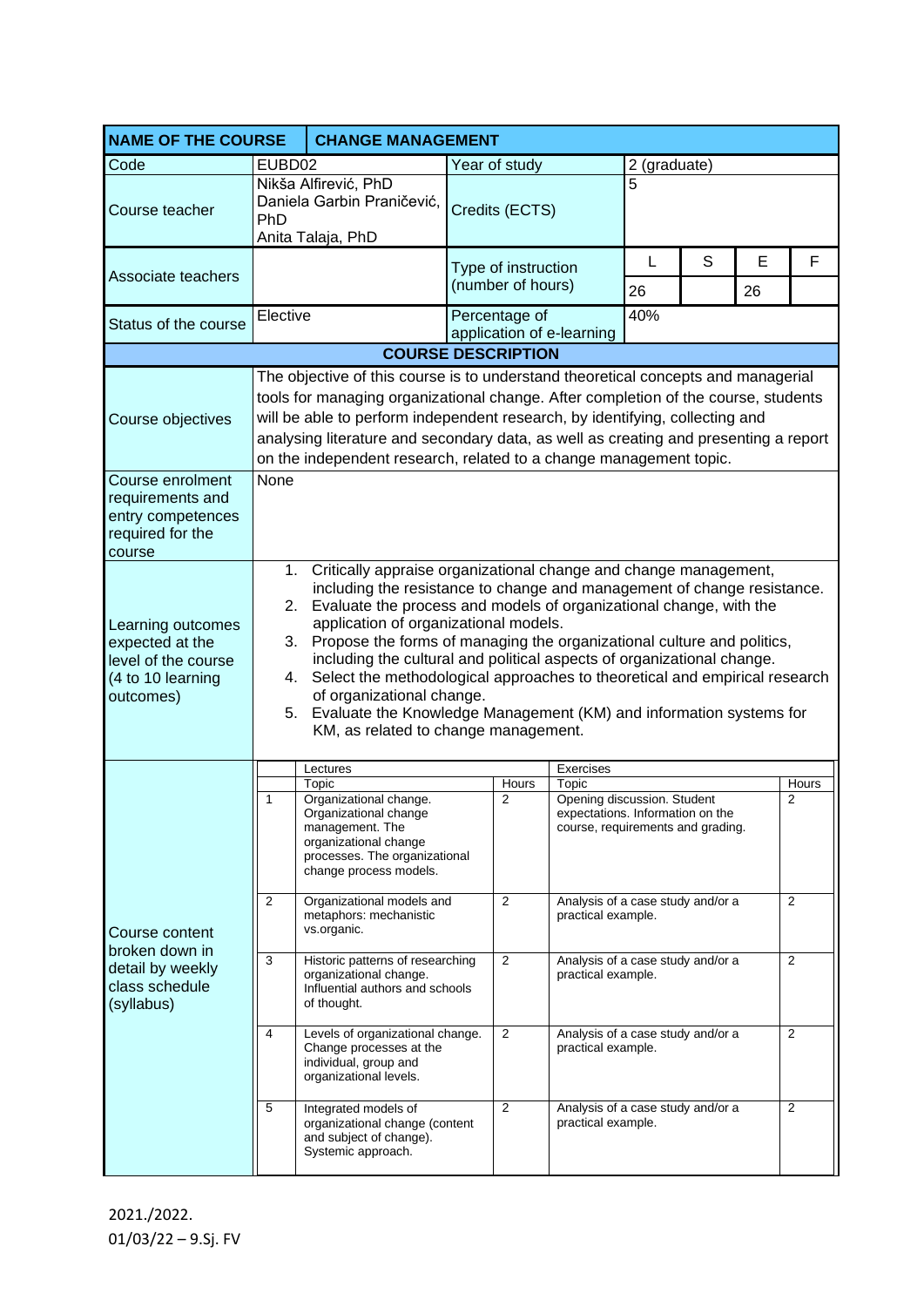|                                                                                                                                                                         | 6                                                                                                                                                                                                                                                                                                                                                                                                                                                | Technical, political and cultural<br>aspects of organizational<br>change.                                                                                           |                                                               | $\overline{2}$   |        | practical example. | Analysis of a case study and/or a                                                    | $\overline{2}$                                                            |                |  |
|-------------------------------------------------------------------------------------------------------------------------------------------------------------------------|--------------------------------------------------------------------------------------------------------------------------------------------------------------------------------------------------------------------------------------------------------------------------------------------------------------------------------------------------------------------------------------------------------------------------------------------------|---------------------------------------------------------------------------------------------------------------------------------------------------------------------|---------------------------------------------------------------|------------------|--------|--------------------|--------------------------------------------------------------------------------------|---------------------------------------------------------------------------|----------------|--|
|                                                                                                                                                                         | $\overline{7}$<br>Politics in organizations. Political<br>aspects of organizational<br>change.                                                                                                                                                                                                                                                                                                                                                   |                                                                                                                                                                     |                                                               |                  | 2      |                    | Analysis of a case study and/or a<br>practical example.                              |                                                                           |                |  |
|                                                                                                                                                                         | 8                                                                                                                                                                                                                                                                                                                                                                                                                                                |                                                                                                                                                                     |                                                               |                  |        |                    | Self-evaluation test 1                                                               |                                                                           |                |  |
|                                                                                                                                                                         | 9                                                                                                                                                                                                                                                                                                                                                                                                                                                | change.                                                                                                                                                             | Organizational culture. Cultural<br>aspects of organizational |                  | 2      |                    | papers.                                                                              | Discussion and planning/preparing for<br>presentation of student research | 2              |  |
|                                                                                                                                                                         | 10                                                                                                                                                                                                                                                                                                                                                                                                                                               | Organizational learning and<br>change.                                                                                                                              |                                                               |                  | 2      |                    | Discussion and planning/preparing for<br>presentation of student research<br>papers. | $\overline{2}$                                                            |                |  |
|                                                                                                                                                                         | 11                                                                                                                                                                                                                                                                                                                                                                                                                                               | Business processes and the<br>radical organizational change.                                                                                                        |                                                               |                  |        |                    | Discussion and planning/preparing for<br>presentation of student research<br>papers. | 2                                                                         |                |  |
|                                                                                                                                                                         | $12 \overline{ }$                                                                                                                                                                                                                                                                                                                                                                                                                                | Knowledge, knowledge<br>management and organizational<br>change.                                                                                                    |                                                               |                  | 2      |                    | Presentation of student research<br>papers and guided group discussion.              | 2                                                                         |                |  |
|                                                                                                                                                                         | 13                                                                                                                                                                                                                                                                                                                                                                                                                                               | Knowledge management tools<br>and technologies.<br>Change management<br>interventions and<br>implementation. Change<br>management evaluation and<br>sustainability. |                                                               |                  | 2      |                    | Presentation of student research<br>papers and guided group discussion.              | 2                                                                         |                |  |
|                                                                                                                                                                         | 14                                                                                                                                                                                                                                                                                                                                                                                                                                               |                                                                                                                                                                     |                                                               |                  | 2      |                    | Presentation of student research<br>papers and guided group discussion.              | 2                                                                         |                |  |
|                                                                                                                                                                         | 14                                                                                                                                                                                                                                                                                                                                                                                                                                               |                                                                                                                                                                     |                                                               |                  | 2      |                    | Self-evaluation test 2.                                                              |                                                                           | $\overline{2}$ |  |
|                                                                                                                                                                         | 15                                                                                                                                                                                                                                                                                                                                                                                                                                               |                                                                                                                                                                     |                                                               |                  | 2      |                    |                                                                                      |                                                                           | $\overline{2}$ |  |
| Format of<br>instruction                                                                                                                                                | X lectures<br>X independent assignments<br>X seminars and workshops<br>$\Box$ multimedia<br>$\Box$ exercises<br>$\Box$ laboratory<br>$\Box$ on line in entirety<br>$\Box$ work with mentor<br>X partial e-learning<br>Г<br>(other)<br>$\Box$ field work                                                                                                                                                                                          |                                                                                                                                                                     |                                                               |                  |        |                    |                                                                                      |                                                                           |                |  |
| <b>Student</b><br>responsibilities                                                                                                                                      | Students should participate in all classes. Requirement for the successful<br>completion of the course is 50% of class attendance for full-time students and 25%<br>for part-time students. Students are required to participate in 2 self-evaluation<br>quizzes on the Moodle system, as to be allowed to participate in final evaluation.<br>Without this requirement, students will not be allowed to participate in the final<br>evaluation. |                                                                                                                                                                     |                                                               |                  |        |                    |                                                                                      |                                                                           |                |  |
| Screening student<br>work (name the<br>proportion of ECTS<br>credits for each<br>activity so that the<br>total number of<br><b>ECTS</b> credits is<br>equal to the ECTS | Class                                                                                                                                                                                                                                                                                                                                                                                                                                            | attendance                                                                                                                                                          | 0.5<br>ECTS*                                                  | Research         |        |                    | 3 ECTS**                                                                             | Practical training                                                        |                |  |
|                                                                                                                                                                         | work                                                                                                                                                                                                                                                                                                                                                                                                                                             | Experimental                                                                                                                                                        |                                                               |                  | Report |                    |                                                                                      | Individual study<br>of study material<br>(Other)                          | 0.5 ECTS*      |  |
|                                                                                                                                                                         | Essay                                                                                                                                                                                                                                                                                                                                                                                                                                            |                                                                                                                                                                     |                                                               | Seminar<br>essay |        |                    | 0.5 ECTS**                                                                           | Group work on<br>lectures and<br>exercises (Other)                        | 0.5 ECTS*      |  |
| value of the course)                                                                                                                                                    | <b>Tests</b>                                                                                                                                                                                                                                                                                                                                                                                                                                     |                                                                                                                                                                     |                                                               | Oral exam        |        |                    |                                                                                      | (Other)                                                                   |                |  |

2021./2022. 01/03/22 – 9.Sj. FV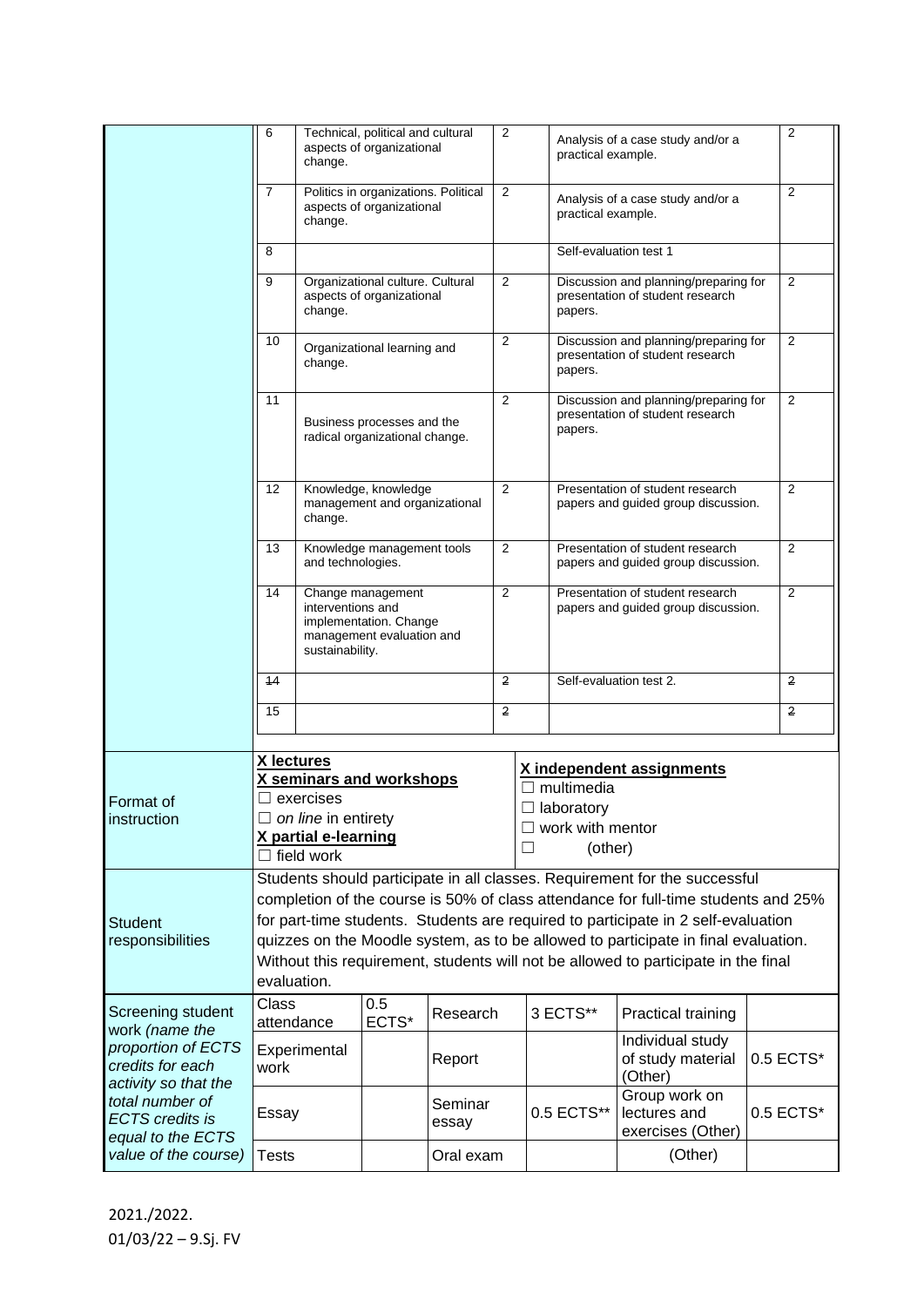|                                                                                                | Written exam                                                                                                                                                                                                                                                                                                                                                                                                                                                                                                                                                                                                                                                                                                                                                                                                                                                                                                                                                                                                                                                                                                                                                                                                                                                                                                                                                                                                                                                                                                                                                                                                                                                                                                                                                                                                                                                                                                                                                                                                                    |              | Project                                      |                                        | (Other) |  |  |
|------------------------------------------------------------------------------------------------|---------------------------------------------------------------------------------------------------------------------------------------------------------------------------------------------------------------------------------------------------------------------------------------------------------------------------------------------------------------------------------------------------------------------------------------------------------------------------------------------------------------------------------------------------------------------------------------------------------------------------------------------------------------------------------------------------------------------------------------------------------------------------------------------------------------------------------------------------------------------------------------------------------------------------------------------------------------------------------------------------------------------------------------------------------------------------------------------------------------------------------------------------------------------------------------------------------------------------------------------------------------------------------------------------------------------------------------------------------------------------------------------------------------------------------------------------------------------------------------------------------------------------------------------------------------------------------------------------------------------------------------------------------------------------------------------------------------------------------------------------------------------------------------------------------------------------------------------------------------------------------------------------------------------------------------------------------------------------------------------------------------------------------|--------------|----------------------------------------------|----------------------------------------|---------|--|--|
| Grading and<br>evaluating student<br>work in class and at<br>the final exam                    | * Students are required to individually study the previously published study material,<br>available on the Moodle LMS (case studies, scientific articles, chapters from<br>scientific books, video materials), including the other students' individual<br>assignments (research papers). Students are required to actively participate in the<br>group's discussions of study materials (on exercises).<br>** During the semester, students are required to continuously work on identifying a<br>selected problem from the field of change management, or evaluating an<br>information system for knowledge management. Students are required to perform<br>independent research, create a research report, publish it on the Moodle LMS<br>system and present it during the classes (which is described as the "seminar essay"<br>above).<br>Complete evaluation of student work is based on the following weights:<br>Evaluation of individual LO achievement - based on the independent<br>$\bullet$<br>research of a selected topic from the field of change management or<br>evaluating an information system for knowledge management, including<br>writing of the research report, its publication on the Moodle LMS and<br>presentation during the classes (50% of the complete evaluation);<br>Evaluation of group LO achievement - based on the study of lecture<br>materials, research reports of other students and active participation in<br>group discussions during the exercises (50% of the complete evaluation).<br>Score of an individual evaluation is presented as a percentage (on the scale of 0%<br>to 100%).<br>Overall evaluation is based on the weighted average score. The minimum score for<br>the class to be successfully completed is 50% of the overall weighted average<br>score.<br>Marks, describing the LO achievement, are associated with the following values of<br>the overall weighted average score:<br>50-58% - satisfactory (2)<br>59-71% - good (3)<br>72-84% - very good (4) |              |                                              |                                        |         |  |  |
| <b>Required literature</b><br>(available in the<br>library and via other<br>media)             |                                                                                                                                                                                                                                                                                                                                                                                                                                                                                                                                                                                                                                                                                                                                                                                                                                                                                                                                                                                                                                                                                                                                                                                                                                                                                                                                                                                                                                                                                                                                                                                                                                                                                                                                                                                                                                                                                                                                                                                                                                 | <b>Title</b> | <b>Number of</b><br>copies in<br>the library | <b>Availability via</b><br>other media |         |  |  |
|                                                                                                | Hayes, J.: "The theory and practice of change<br>management" (6th Ed.), Red Globe<br>Press/Bloomsbury Publishing, London/New York,<br>2018.<br>Burke, W. W.: "Organization change: theory and<br>practice" (5th Ed.), SAGE Publications, Thousand                                                                                                                                                                                                                                                                                                                                                                                                                                                                                                                                                                                                                                                                                                                                                                                                                                                                                                                                                                                                                                                                                                                                                                                                                                                                                                                                                                                                                                                                                                                                                                                                                                                                                                                                                                               |              |                                              |                                        |         |  |  |
|                                                                                                | Oaks, 2017.                                                                                                                                                                                                                                                                                                                                                                                                                                                                                                                                                                                                                                                                                                                                                                                                                                                                                                                                                                                                                                                                                                                                                                                                                                                                                                                                                                                                                                                                                                                                                                                                                                                                                                                                                                                                                                                                                                                                                                                                                     |              |                                              |                                        |         |  |  |
|                                                                                                |                                                                                                                                                                                                                                                                                                                                                                                                                                                                                                                                                                                                                                                                                                                                                                                                                                                                                                                                                                                                                                                                                                                                                                                                                                                                                                                                                                                                                                                                                                                                                                                                                                                                                                                                                                                                                                                                                                                                                                                                                                 |              |                                              |                                        |         |  |  |
|                                                                                                |                                                                                                                                                                                                                                                                                                                                                                                                                                                                                                                                                                                                                                                                                                                                                                                                                                                                                                                                                                                                                                                                                                                                                                                                                                                                                                                                                                                                                                                                                                                                                                                                                                                                                                                                                                                                                                                                                                                                                                                                                                 |              |                                              |                                        |         |  |  |
| <b>Optional literature</b><br>(at the time of<br>submission of study<br>programme<br>proposal) |                                                                                                                                                                                                                                                                                                                                                                                                                                                                                                                                                                                                                                                                                                                                                                                                                                                                                                                                                                                                                                                                                                                                                                                                                                                                                                                                                                                                                                                                                                                                                                                                                                                                                                                                                                                                                                                                                                                                                                                                                                 |              |                                              |                                        |         |  |  |
| Quality assurance                                                                              | • Monitoring student's class attendance (teacher)                                                                                                                                                                                                                                                                                                                                                                                                                                                                                                                                                                                                                                                                                                                                                                                                                                                                                                                                                                                                                                                                                                                                                                                                                                                                                                                                                                                                                                                                                                                                                                                                                                                                                                                                                                                                                                                                                                                                                                               |              |                                              |                                        |         |  |  |